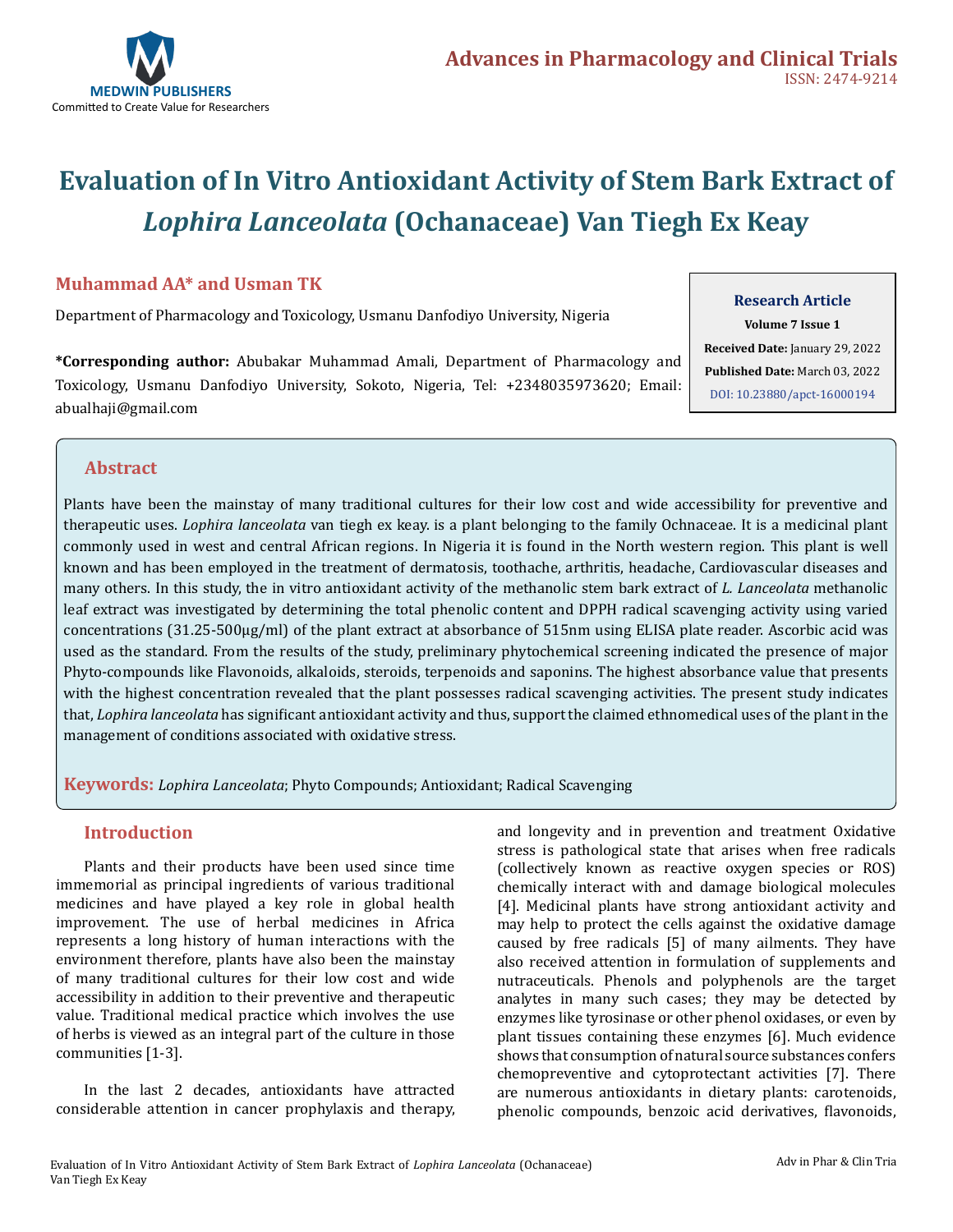proanthocyanins, stilbenes, coumarins, lignans, and lignins [8]. Other antioxidants include; vitamin A, E and C, glutathione transferase, catalase, superoxide dismutase, omega -3 fatty acid and some other polyunsaturated fatty acids. Free radicals have the capability to damage cellular components such as DNA and the cell membranes when they react. To reduce their energy load, free radicals react with certain chemicals in the body, and in the process, interfere with the cells' ability to function normally [9]. Oxidative stress plays a major part in the development of chronic and degenerative ailments such as cancer, arthritis, aging, autoimmune disorders, cardiovascular and neurodegenerative diseases [10]. The plant *Lophira lanceolata* is a multipurpose tree, valued especially for its oil, timber and many medicinal applications. The oil and other products of the tree are traded on a local scale. In Mali pounded roots, mixed with flour are used to treat constipation, while its concoction is used to cure chronic wounds [11]. Other medicinal uses have also been reported while other research findings are still ongoing to explore the medicinal value of this important plant. The present study aimed to explore the antioxidant property of this plant through In vitro assessment.

### **Materials and Method**

#### **Materials, Chemicals and reagents**

Beakers, Conical flask, Separating funnel, Aluminum foil, Cotton wool, Retort stand , Plant powder, Test tube, Test tube holder, Glass rod, Filter papers, Measuring cylinder , Glass funnel, u.v. spectrophotometer, Measuring cylinder, Weighing balance, Capillary tube, Mortar and pestle, Drying oven, Incubator, Solvent and reagent used, Methanol, Distilled water, DPPH, Folin – ciocalteu, Alluminium chloride, Sodium nitrate (5%), Hydrochloric acid, Sodium bicarbonate, 1% ferric chloride, 1% potassium ferric cyanide.

#### **Collection and Identification of Plant Sample.**

The leaves and stem bark of *Lophira lanceolata* was collected from Niger state of Nigeria in June 2016. The plant was identified and authenticated by Dr. Mshelia of the department of Pharmacognosy and Ethnopharmacy faculty of pharmaceutical science Usmanu Danfodiyo University Sokoto. A voucher specimen with number was preserved at the herbarium for future reference.

#### **Preparation of Sample**

The stem bark of the plant was washed, air dried and powdered using pestle and mortar. It was labelled and kept in air tight container prior to extraction.

The plant sample was weighed and macerated with

1000ml of 80% methanol for 72 hours and later 500 ml was added each for 72 and 48 hours (total of 8 days). The extract obtained was dried using a vacuum with rotary evaporator at 45oCanda brownish black extract was obtained. The extract was stored in an oven until when required for the experiment. Percentage yield was calculated using the formula:

% Yield =  $\frac{\text{Mass of extract}}{\text{Initial mass of powder drug}} \times 100$ 

# **Qualitative Phytochemical Analysis**

Phytochemical analysis of methanolic extract of *Lophira lanceolata* van Tieag.ex keay was carried out using standard method of analysis Silva, Trease and Evans [12] in Pharmacognosy lab, faculty of pharmaceutical science Usmanu Danfodiyo University Sokoto. Using the following procedure.

#### **Test for Saponins**

**Frothing Test:** Small amount of extract was put in a test tube and about 10 mL of water was added to it. It was thoroughly shaken for 30 seconds. Honeycomb froth was formed and persisted in the test tube for 10-15 minutes.

#### **Test for Tannins**

**Lead Sub acetate Test:** a little amount of extract of *Lophira lanceolata* was put in a test tubes and dissolved in chloroform. Few drops of lead sub acetate were added. The formation of heavy precipitate indicates the presences of tannins.

**Ferric Chloride Test:** a little amount of extract was put in a test tube. A small amount of water was added. Few drops of ferric chloride were added. Presence of blue-black colour indicates the presence of tannins.

#### **Tests for Flavonoids**

**Sodium Hydroxide Test:** a little amount of sodium hydroxide was added to the extract of *Lophira lanceolata* formation of yellow coloration which turns colourless on addition of dilute hydrochloric acid indicates the presences of flavonoids.

**Shinoda's Test:** methanol was added to a small amount of extract. A few drops of dilute hydrochloric acid were added. A few metallic magnesium turnings were put in each sample. The presence of effervescence indicates the presence of flavonoids in the sample.

#### **Test for Anthraquinones**

**Bontrager's Test:** a small amount of extract was dissolved in chloroform and an equal volume of 10% ammonium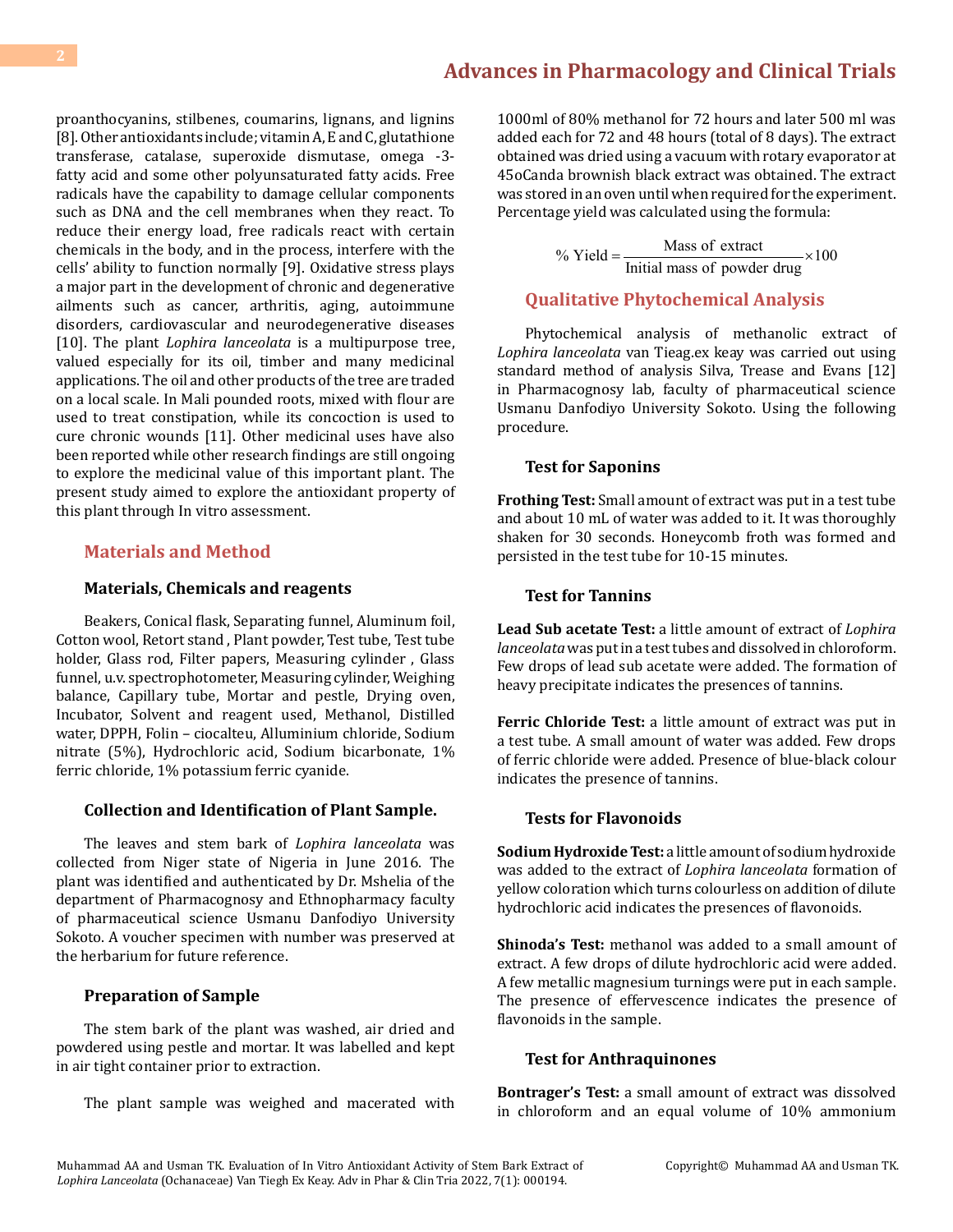hydroxide was added to the extract and shaken. Appearance of a bright pink colour in the upper layer indicates the presence of Anthraquinones.

#### **Test for Cardiac Glycosides**

**Keller-Killiani's Test:** a small amount of extract was dissolved in glacial acetic acid. Few drops of ferric chloride were added, shaken and few drops of concentrated sulphuric acid was added by the wall of the test tube. Appearance of a purple-brown ring at the interface indicates the presence of cardiac glycosides.

**Salkowski's Test:** A small amount of extract was taken and dissolved in some chloroform. Equal amount of conc. Sulphuric acid was added. Appearance of a brown ring indicates the presence of cardiac glycosides.

#### **Tests for Steroids**

**Liebermann-Burchard's Test:** 0.15g extract was dissolved in 1mL chloroform and equal volume of acetic anhydride and then a few drops of concentrated sulphuric acid were added. The test is positive for steroids if the upper layer is bluegreen in color while the lower layer is red.

#### **Tests for Alkaloids**

**Mayer's Test:** 0.5g of extract was put in a test tube each. Water was added to each extract and then filtered. Then a few drops of Mayer's reagent were added. The test is positive for alkaloids if there is appearance of buff colored precipitate.

**Wagner's Test:** 0.5g of extract was put in a test tube each. Water was added to each extract and then filtered. To each sample a few drops of Wagner's reagent was added. Appearance of brown-reddish precipitate indicates the presence of alkaloids.

**Dragendoff's Test:** 0.5g of extract was put in a test tube each. Water was added to each extract and then filtered. To the sample a few drops of Dragendoff's reagent was added. Appearance of red color precipitate indicates the presence of alkaloids.

### **Chromatographic Study**

#### **Thin layer chromatography:**

**n – Hexane extract:** a precoated TLC plates was taken and spotted with the n- Hexane extract of *Lophira lanceolata* using a capillary tube. Then it was immersed in the solvent system containing Hexane and Ethyl acetate in the ratio of 8:2 respectively. The TLC plate was dried and viewed under

UV- light at wavelength of 254 nm. It was then sprayed with 10% sulphuric acid (which is the detecting reagent) and allowed to dry. Then the TLC plate was place in the oven at 105oC for 3minsand observe.

**Methanol extract:** the same procedure as described above was repeated using methanol extract of *Lophira lanceolata* and a solvent system of chloroform and methanol in the ratio of 4:1 respectively Evans and Tease.

#### **In Vitro Antioxidant Assay**

# **Determination of Total Phenolic Content in the extract.**

The total phenolic content was determine using folinciocalteu reagent method as adapted by McDonald, and was slightly modified. 1mL of the extract was added to 2 mL of distilled water and 1 mL of folin-ciocalteu phenol reagent, the mixture was allowed to stand at room temperature for 5 minutes and 0.6 ml of  $\text{Na}_2\text{CO}_3$  (200 mg/mL) were added to the mixture and further allowed to stand at room temperature for 10min. The resulting blue complex was then measured at an absorbance of 760 nm. The content of phenolic compounds was expressed as mg/mL. Gallic acid was used as positive control. Two-fold serial dilutions were used for the gallic acid and the extract. Total phenolic content was expressed as gallic acid equivalent based on calibration curve and was calculated using the formula:

$$
T = \frac{C \times V}{M}
$$

Where  $T =$  total phenolic contents in milligram per gram of plant extract; C = the concentration of gallic acid establishes from the calibration curve in milligram per milliliter;  $V =$  the volume of extract in milliliter and  $M =$  weight of the plant extract McDonald.

### **In Vitro Free Radical Scavenging Activity**

The radical scavenging activities of the plant extracts was determined using 2.2-diphenyl-1-picryl-hydrazyl or 1.1-diphenyl-2-picryl-hydrazyl (DPPH) assay and UV spectrophotometer at 517nm. Radical scavenging activity was measured by a slightly modified method adapted by Ayoola. The following concentrations of the extracts were prepared, 1.25, 2.5, 5, 10 and 20 mg/cm<sup>3</sup> in methanol. Vitamin C was used as the antioxidant standard at concentration of 0.625, 1.25, 2.5, 5, and 10 mg/cm<sup>3</sup>. 1cm3 of the extract was placed in a test tube, and 2 cm<sup>3</sup> of methanol was added and followed by  $0.5 \text{ cm}^3$  of the DPPH solution. A blank solution was prepared containing the same amount of methanol and DPPH. The radical scavenging activity was calculated using the following formula: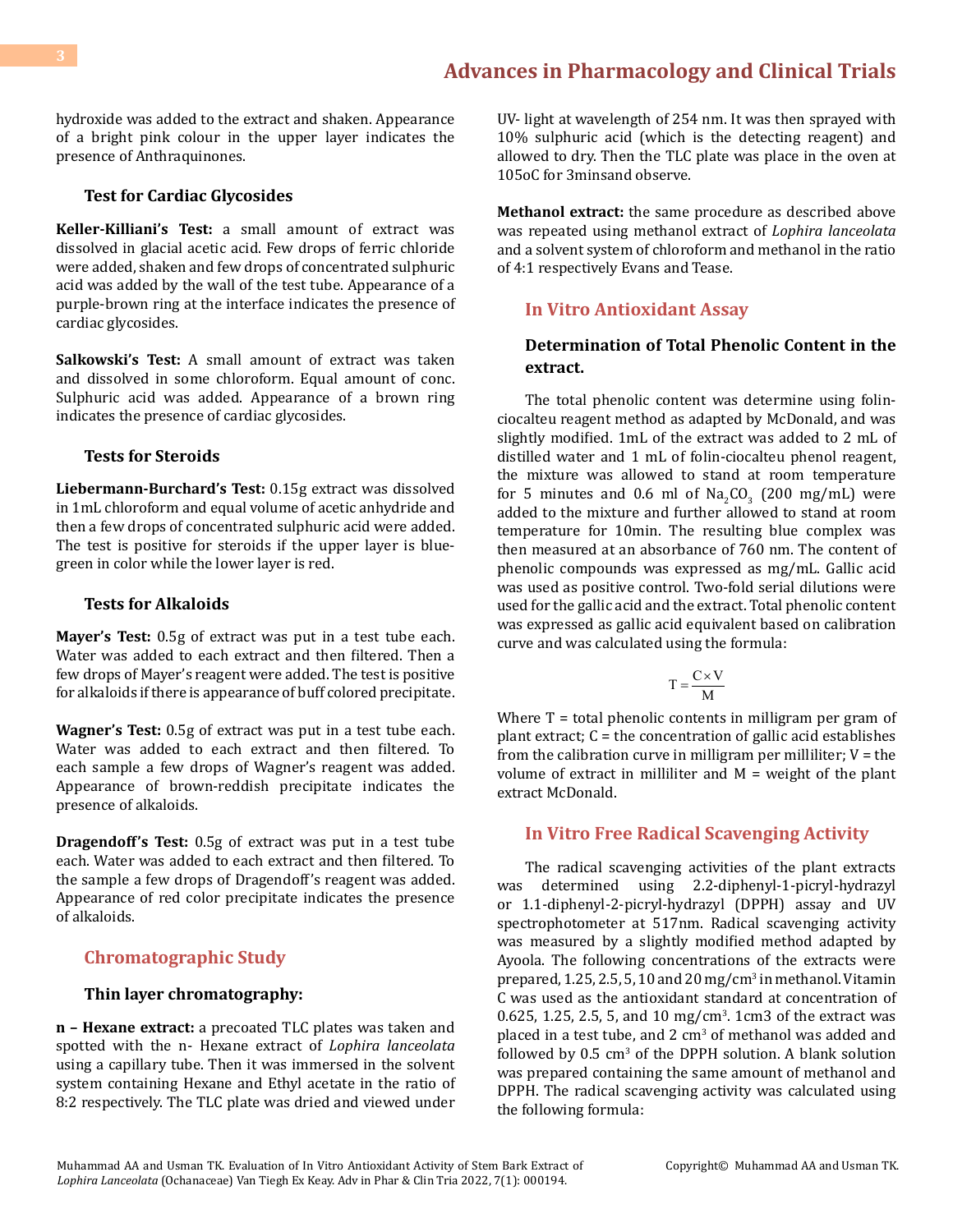<sup>9</sup><sub>0</sub> inhibition = 
$$
\frac{\{Ab - Aa\}}{Ab} \times 100
$$

Where Ab is the absorption of the blank sample and Aa is the absorption of the extract. The IC50 of the various extracts were also calculated by plotting a graph of percentage inhibition against logarithm of concentration and then extrapolating from the 50 % inhibition to obtain the IC50 values Ayoola.

#### **Results**

#### **Percentage yield of the plant extract**

The total weight of dried extract obtained was 44g and the Percentage yield of methanolic extract was 17.60% (Tables 1-5).

#### **Preliminary phytochemical screening**

The results of the preliminary phytochemical screening are shown below in Table 1 below.

| S/N          | <b>TESTS</b>                      | <b>RESULT</b> |  |
|--------------|-----------------------------------|---------------|--|
| 1            | SAPONINS                          | $\ddot{}$     |  |
|              | <b>Frothing Test</b><br>$\ddot{}$ |               |  |
| $\mathbf{2}$ | <b>TANNINS</b>                    | $\ddot{}$     |  |
|              | Lead sub acetate<br>$\ddot{}$     |               |  |
|              | Ferric chloride                   | $\ddot{}$     |  |
| 3            | <b>FLAVONOIDS</b>                 | $\ddot{}$     |  |
|              | Sodium hydroxide<br>$\ddot{}$     |               |  |
|              | Shinoda's                         | $\ddot{}$     |  |
|              | Ferric chloride                   | $\ddot{}$     |  |
| 4            | ANTHRAQUINONES                    | $\ddot{}$     |  |
|              | Borntrager's                      | $\ddot{}$     |  |
| 5            | CARDIAC GLYCOSIDE                 | $\ddot{}$     |  |
|              | Keller - Kelliani<br>$\ddot{}$    |               |  |
|              | Salkowski's                       | $\ddot{}$     |  |
| 6            | <b>STEROIDS</b>                   | $\ddot{}$     |  |
|              | Liebermann-Burchard's             | $\ddot{}$     |  |
|              | <b>ALKALOIDS</b>                  | $\ddot{}$     |  |
|              | Mayer's                           | $\ddot{}$     |  |
|              | Wagner's                          | +             |  |
|              | Dragendoff's                      | +             |  |

 $Key: + = Present$ 

**Table 1:** Showing phytochemicals present in methanolic stem bark extract of *L. lanceolata*.

#### **Thin Layer Chromatography()**

| S/No | Spot | Methanolic Extract   Hexane Extract |  |
|------|------|-------------------------------------|--|
|      | А    |                                     |  |
|      | R    |                                     |  |
|      |      |                                     |  |
|      |      |                                     |  |
|      | E    |                                     |  |
|      | F    |                                     |  |
|      | G    |                                     |  |
|      |      |                                     |  |

Key: + Indicate activity, - Indicate no activity.

**Table 2:** Qualitative Antioxidant Screening with DPPH Using Pre-coated TLC Plates.

| 'Nol | <b>Gallic acid</b>          |                            | <b>Methanolic Extract</b>   |                            |
|------|-----------------------------|----------------------------|-----------------------------|----------------------------|
|      | Concen<br>tration<br>(g/mL) | Mean<br>absorbance<br>(nm) | Concen<br>tration<br>(g/mL) | Mean<br>absorbance<br>(nm) |
| 1    | 0.02                        | $0.995 \pm 0.001$          | 0.05                        | $0.966 \pm 0.001$          |
| 2    | 0.01                        | $1.022 \pm 0.001$          | 0.025                       | $0.926 \pm 0.008$          |
| 3    | 0.05                        | $0.764 \pm 0.001$          | 0.0125                      | $0.752 \pm 0.001$          |
| 4    | 0.0025                      | $0.725 \pm 0.002$          | 0.00625                     | $0.572 \pm 0.001$          |

Key: The Mean Absorbance is express as Mean ± Standard deviation.

**Table 3:** Showing the Total Phenolic Content of Gallic Acid and Extract.

| S/<br><b>No</b> | Concen<br>tration<br>(mg/mL) | Vitamin C            |            | <b>Methanolic Extract</b> |               |
|-----------------|------------------------------|----------------------|------------|---------------------------|---------------|
|                 |                              | Mean                 | $\%$       | Mean                      | $\frac{0}{0}$ |
|                 |                              | absorb               | Inhibition | absorb                    | Inhibition    |
|                 |                              | ance (nm)            | (%)        | ance $(nm)$               | (%)           |
| 1               | 10                           | $0.135 \pm$<br>0.001 | 83.97      | $0.419 \pm 0.001$         | 52            |
| 2               | 5                            | $0.301 \pm$<br>0.000 | 65.55      | $0.491 \pm 0.001$         | 43.8          |
| 3               | 2.5                          | $0.383 \pm$<br>0.003 | 56.16      | $0.512 \pm 0.002$         | 41.36         |
| 4               | 1.25                         | $0.121 \pm$<br>0.001 | 86.11      | $ 0.523 \pm 0.000 $       | 40.18         |
| 5               | 0.625                        | $0.452 \pm$<br>0.002 | 48.27      | $ 0.167 \pm 0.001$        | 80.85         |

Key: The mean absorbance is express as Mean ± Standard deviation.

**Table 4:** Showing Free Radical Scavenging Activities of Vitamin C and Extract.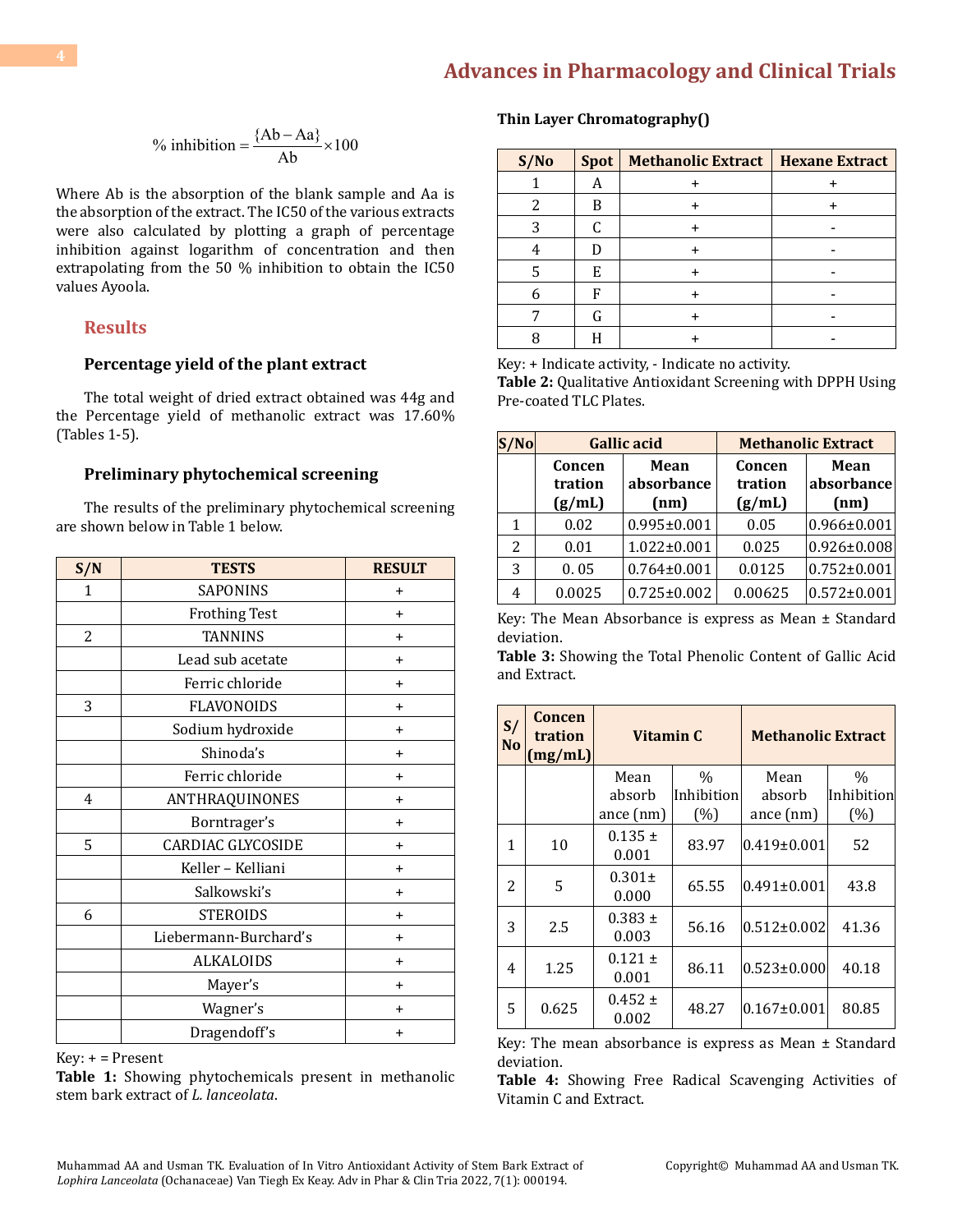| S/No | <b>Extract/Compounds</b> | $IC50 (mg/mL) \pm S.D$ |
|------|--------------------------|------------------------|
|      | Methanolic Extract       | $0.419 \pm 0.001$      |
|      | Vitamin C                | $0.452 \pm 0.002$      |

Key: IC50 = Concentration sufficient to obtain 50% of a maximum effect estimate in 100%.

S.D= Standard Deviation.

**Table 5:** Showing IC50 Values of Vitamin C and Methanolic Extract.

### **Discussion**

Natural products, such as plants extract, either as pure compounds or as standardized extracts, provide unlimited opportunities for new drug discoveries because of the unmatched availability of chemical diversity [13]. Different solvents are being employed for extraction of bioactive compounds from plants. The solvents used vary in their polarity. One of the most commonly used solvent employed for extraction of plant material is methanol Biglari and was used as extraction solvent for this study. Generally, any part of plant can be used for antioxidant studies but the most commonly used part is leaves followed by fruit and stem bark Brighente hence the use of stem bark extract of *L. lanceolata* to evaluate antioxidant activity.

Phytochemicals are bioactive, non-nutrient naturally occurring compounds in plants Okarter. The various phytochemical compounds detected in this study are believed to have pharmacological and overall health benefits when used similar to what was reported by Jaberian, et al. [14] following investigation of three plants for their antioxidant and antibacterial activity. The result of the phytochemical analysis is also in accordance with the study of Sani, et al. and Ghogomu, et al. who both reported the presence of similar compounds in *L. lanceolata*. The antioxidant properties shown by the present extract could be due to presence of tannins and other phenolic and flavonoid compounds since these compounds are known to exhibit high antioxidant activity Chung. The result of this study is also in accordance with another study which reported that, the consumption of *Lophira lanceolata* will aid in production of polyphenolic flavonoid which is effective in lowering the risk of coronary heart diseases Rice-Evans and Miller. The high amount of the total phenolic content in the methanolic stem bark extract of *L. lanceolata* may explain why the extract has been found to be rich in flavonoids compounds based on their chemical reducing capacity relative to standard gallic acid. Therefore, this indicates that, there is a positive relationship between antioxidant activity potential and the number of phenolic compounds of the methanolic extract Elliot. This also indicates a direct correlation between total phenolic content and antioxidant activity as reported by Saravana, et al. The

antioxidant activity of phenolic compounds found in this extract could also be due to the redox properties, which can play an important role in adsorbing and neutralizing free radicals, quenching singlet triplet oxygen and decomposing peroxides Osawa.

The stable DPPH free radical assay used in this study is a reliable method because the results obtained could be reproducible under a given condition [15-22]. The results of the DPPH experiment showed that, methanolic extract of *Lophira lanceolata* has free radical scavenging activity and this could be due to the presence of the polar phenolic compounds (Flavonoids and Tannins) which are good scavengers of free radicals Zheng and Wang. The  $IC_{50}$  of the methanolic extract was also evaluated using standard (vitamin C). It can be deduced that, the extract has high free radical scavenging activity, having notably lower  $IC_{50}$  value, thus showing a relatively good free radical scavenging ability, because the lower the  $IC_{50}$  the better the cytotoxicity as reported by Danielle and Lall.

# **Conclusion**

The free radical scavenging activity and the total phenolic content of the methanolic stem bark extract of *Lophira lanceolata* indicates a significant antioxidant potential. The antioxidant potential of this plant could provide a chemical basis in food industries, Medicine and overall health benefits in the production of antioxidants for the treatment and prevention of various diseases. Further studies on isolating and purifying active compounds from the extract should be carried out to ascertain the compounds and their mechanism could be essential to evaluate detailed antioxidant activity of the stem bark extract of *L. lanceolata*.

#### **References**

- 1. [Mukherjee PW \(2002\) Quality Control of Herbal Drugs:](https://www.worldcat.org/title/quality-control-of-herbal-drugs-an-approach-to-evaluation-of-botanicals/oclc/49796882) An Approach to Evaluation of Botanicals.  $1<sup>st</sup>$  (Edn.), [Business Horizons Publishers.](https://www.worldcat.org/title/quality-control-of-herbal-drugs-an-approach-to-evaluation-of-botanicals/oclc/49796882)
- 2. [Bodeker C, Bodeker G, Ong CK, Grundy CK, Burford G, et al.](https://apps.who.int/iris/handle/10665/43108)  [\(2005\) WHO Global Atlas of Traditional, Complementary](https://apps.who.int/iris/handle/10665/43108)  [and Alternative Medicine. Geneva, Switzerland: World](https://apps.who.int/iris/handle/10665/43108)  [Health Organization.](https://apps.who.int/iris/handle/10665/43108)
- 3. Bandaranayake WM (2006) Quality Control, Screening, Toxicity and Regulation of Herbal Drugs," In Modern Phytomedicine. Turning Medicinal Plants into Drugs. In: Ahmad I, et al. (Eds.), (Weinheim:Wiley-VCH GmbH & Co. KGaA; ) pp: 25-57.
- 4. Ananya LR, Doni W, Mandal RY, Sally J, Rocca WA (2014) Breast Cancer Awareness and Best Strategies for Preventing Cancer and Oxidative Stress. Journal Mayo